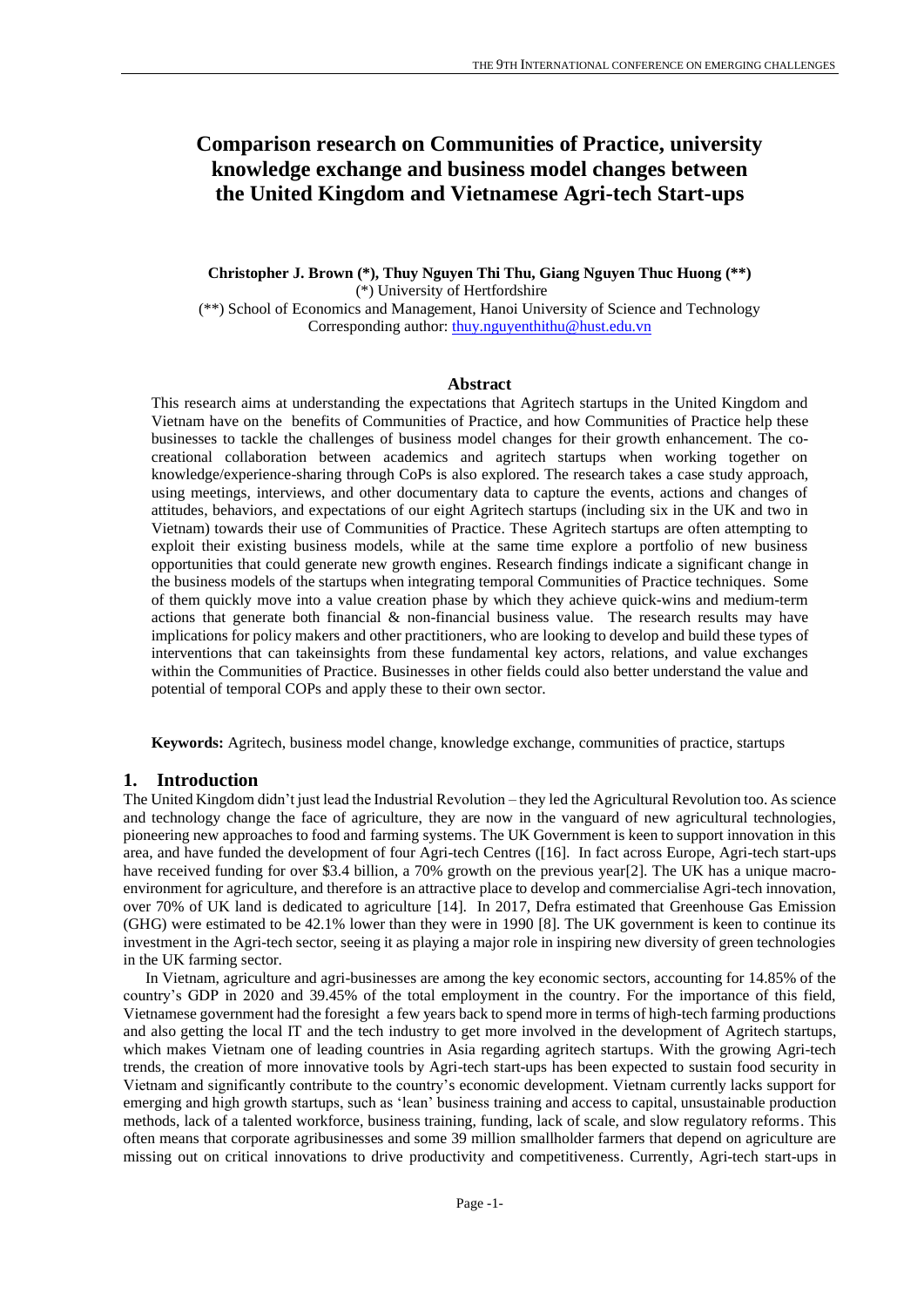Vietnam respond to these challenges by developing environmentally friendly, affordable, and easy-to-integrate solutions.

Although the UK and Viet nam are somehow different in agricultural technology development, emerging and established startup companies in both countries have much in common when dealing with the numerous challenges, including including climate and adverse weather risks, market dynamics, unsustainable production methods, and difficulties in transitioning ideas and expectations from the laboratory-designed solutions, into the commercial marketplace. They seek help from CoPs which have proven increasing important in their role in giving startups access to new digital transformation techniques [22]. CoPs are also known for their role in providing strategic tools to help manage knowledge, expertise and practice between collaborative members, and some specific forms of CoPs have been established to help their members adapt to the fast-changing business environment, especially those driven by Universities [8]. These CoPs focus on knowledge exchange between knowledge hubs, those parties who regularly create and develop new knowledge (technologies, know-how and processes), and the enterprise community that has significant experience of meeting marketplace needs and wants, providing opportunities for new business models of the agritech community.

1. However, while UK & Vietnamese governments are increasingly supporting schemes to provide high levels of technology and knowledge exchange for both startups and scaleups, calling on their universities/research institutes to share their knowledge, current research on those CoPs is still limited. Research studies evaluating the limited uptake of these nascent business models', especially in Agritech start-ups, has suggested two primary reasons: the relatively limited dissemination of learning experiences from either being involved in pilot studies, or other business start-up workshops; (2) the apparent failure of business support services to influence deeper responses from these targeted Agritech start-up's, helping them change their business model to sustain commercial success. For instance, while learning has long been established as one of the core values in the Vietnamese family and culture, its reflections in rural CoP in adapting to change have been largely overlooked in most of the studies of business adaptation and rural development. Agri-tech startups face a particular challenge in moving from the very laboratory-based environment of technical evaluation into the full commercialisation of their products in the harsh and highly competitive marketplace.

This study tries to fill the gap in the research domain of CoPs, particularly around the areas of university/research institutions knowledge exchange and help in business model change by looking at: (1) How communities of practice facilitate the knowledge transfer from universities or research institutes to agri-tech startups (2) the impact of CoPs together with university knowledge exchange on the possibility to change business model of agritech startups.

As a latecomer in agritech field in comparison with the UK, Vietnam can learn from the UK's experience to enhance the role of CoPs and to strengthen the relationship between CoPs and academics, practitioners and experts and agritech startup development. We explore the issues and challenges of knowledge exchange, through these informal CoP's, by investigating existing empirical research on the challenges that these Agri-tech start-ups face in commercialising their products and services, by using case studies.

# **2. Theoretical Basis**

### *2.1.Community of Practice and University Knowledge Exchange*

Knowledge exchange has depended over the years on specific intermediaries to bring together global scientific knowledge and embryonic technologies and present these to enterprises who can best develop viable product and services. These intermediaries help generate specific know-how and importantly conduct some of the early-stage development of product concepts (Yusuf, 2008).

Formally, communities of practice are "groups of people who share a concern or a passion for something they do and learn how to do it better as they interact regularly." Communities of Practice (CoP) are often formed and maintained by *"a group of people having a common identity, professional interests and that undertake to share, participate and establish a fellowship"* [30]. According to Wenger (2006) communities of practice have three defining characteristics: the domain, the community, and the practice. The domain is the common interest that links the community; the community is the joint activities in which members engage; and the practice refers to the shared stories, tools, and resources from which the group can draw.

Beside common CoPs, there is also a kind of CoPs between Universities/Research Institutes and Agri-tech startups which are the unique communities bringing together partners that would not normally share the same formal professional affiliations, or informal enterprise support networks. Effectively CoP's are often a special outcome of entrepreneurial eco-systems, and we are evaluating the conditions that make these ecosystems-CoP's more or less favorable for entrepreneurship/startup activity.

The life cycle model of these CoP's must be aligned with the different Knowledge Management (KM) roles and responsibilities, and importantly needs of its community partners, adapted from Dalkir (2005) [30]:

- Knowledge journalist helps build, identify and extract valuable content from community members;
- Knowledge taxonomist helps organize content once its produced;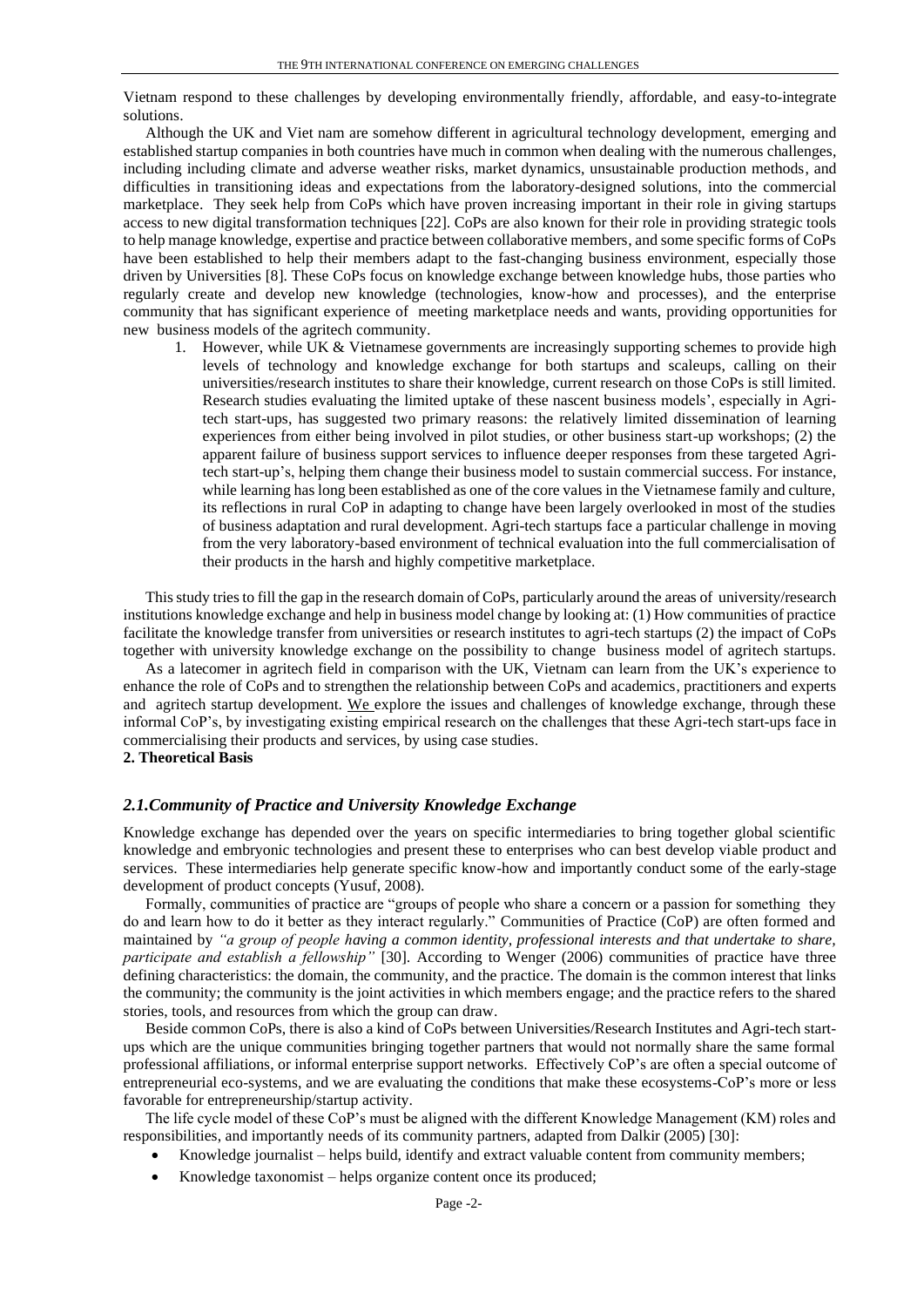• Knowledge archivist – helps store knowledge and experience, gaining support for changing enterprise processes, systems and strategy.



Fig. 1. Characteristics of temporal CoPs (adapted from Wenger, 1997)

*Fig. 1 – Temporal Communities of Practice Life Cycle and Knowledge Exchange*

*The CoP life cycle is built upon the continuous process of learning and reflection of the CoP members.* 

## *2.2 CoPs, Entrepreneurial Strategic Orientation and Business Model Changes*

Entrepreneurial strategic orientation can be considered as the principles regarding risk-taking, reform, innovation, and the competition that guide and influence enterprise activities and produces behaviours that ensure enterprise survival and performance. Research by Miles and Snow (1978) suggested that these strategic orientations result from the business entrepreneurs' and the enterprises' analysis of internal and external environmental factors (competitiveness, marketplace uncertainty and ambiguity, market orientation, economic growth), and reflect their values, attitudes and practices towards ecologically driven innovation. They typology of generic strategies including prospectors, defenders, analyzers, and reactors.

Communities of practice can effectively support and enhance the company's strategic capabilities thanks to the nature of collective learning, knowledge creation and sharing of CoPs. Indeed, knowledge strategy an integral part of the company's overall strategy, which is intended to lead a company through changes and shifts, securing its future growth and sustained success. Therefore, companies based on determined entrepreneurial strategic orientations need to understand what knowledge will result in commercial success. They need to keep this knowledge on the cutting edge, deploy it, leverage it in operations and spread it across the organization to generate capabilities. Wenger et al. (2002) argue that using CoP in the strategic context is a practical way to manage knowledge as an asset systematically, just as companies manage other critical assets. CoPs can help companies develop new strategies complementing existing ones, realize a business strategy, and go beyond that change the company's business model.

Business model and business strategy have a close relationship, forming two essential preconditions and fundamentals of a company existence. A business model is an outline of how a company plans to make money with its product and customer base in a specific market. A business strategy describes and explains how, where and for what purpose and goal a business model will be used. Businesses are constantly managing a portfolio of both new and existing business models, that exploit and explore business/market opportunities. Utilizing both internal and external resources and expertise to both exploit and improve their existing business model, whilst simultaneously exploring new business models that will become their future growth engines to both disrupt and protect against disruption in their market[23]. Companies change their business model to fit business operations within specific prevailing business environments, to identify and explore growth opportunities, with the aim of creating sustainable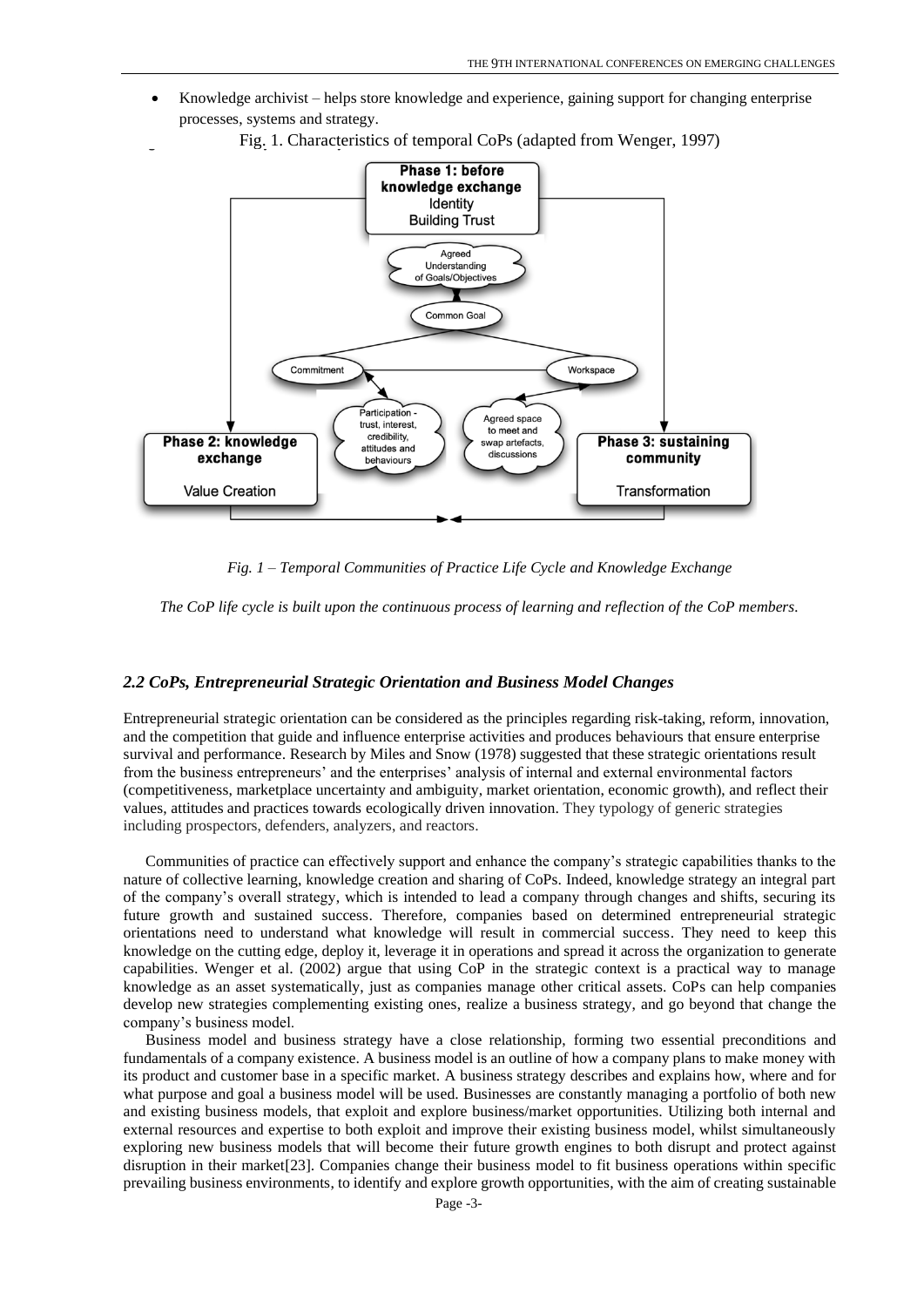competitive advantages . CoPs possibly support companies in capturing the changes of business environment and adapt their business model for successful strategy and better growth. It is worth noticing that benefits from CoPs varies with types and development phases of enterprises. Companies needs to identify the potential CoPs that will effectively nurture their entrepreneurial strategy and business model.

# **2. Research Methodology**

With the research study being focused around the perspective of the business entrepreneurs, it is important to embrace a research approach that "researchers need to develop the capacity to see their topic with new and different lenses in order to look beyond and transform their own knowledge"[24]. It is for this reason that the authors choose a qualitative approach to utilize interviews and observations to explore the understanding of our business entrepreneurs. To explore the business entrepreneurs' sensemaking of the knowledge and expertise exchange we adopted an interpretative epistemology and thus feel confident that we could "understand the world from the perspective of the participants in that world"[24]. We are therefore adopting an inductive approach to the development of theory building, and therefore follow a traditional social constructionist interpretative methodology [20] in terms of data collection and content analysis.

# **4.2 Method**

The research design takes a case study approach, being the best approach when 'How' and 'Why' questions are the objective of the study[20]. Clearly, a case study approach generates an 'In-depth' understanding of the social phenomenon under-study and focuses on the contemporary events and activities influencing our study participants and their businesses.

Of course, using a case study approach provides a "unique strength is its ability to deal with a variety of evidence...documents, artefacts, interviews and observations…Beyond what might be available in a conventional historical study"[26]. Other researchers talk about the caution a researcher should have to using a case study approach, highlighting the difficulty of generalisations of the findings . Yet using multiple cases will "increase the commonality or variety of interpretations that they produce providing a greater claim of generalisability"[19].

# **4.3 Research Questions**

Our research aim is to study the use and the impact of Communities of Practice (CoPs) on Agritech start-ups in accessing knowledge and expertise key to their growth. We have broken this down into three primary research questions:

- How is their current business model challenged by the lack of knowledge and expertise?
- What do they perceive are the main benefits of seeking expertise and knowledge from the CoPs?
- What are their expectations on the benefits that these temporal Communities of Practice (CoPs) can bring to meet their short-to long-term needs?

# **4.4 Data Collection**

Though it would be interesting to approach our data collection as a state of tabula rasa or as a blank slate [12]. It is logical to accept that the researcher in these case studies has some prior knowledge, and that before we committed to this field work, we undertook an extensive literature review around the topics of communities of practice, knowledge exchange and business entrepreneur's mindsets toward seeking knowledge and expertise. Data was collected from October 2020 to September 2021 in both UK and Vietnam, with 6 agritech startups in UK and 2 Agritech Startups in Vietnam, to better understanding the difference of companies in 2 countries in perceiving the benefits and the needs of CoP to their business operations. In the case of the UK Agritech sector we explore the initiative of this collaboration co-funded by the French central bank. For the Vietnamese cases, we chose 2 startups in 2 different locations which have collaboration with several CoPs and universities to see the similar and different points in comparision to the UK Agritech startup cases.

To assess business model, some elements of the Business model canvas are used with respective questions to collect data from the research cases.

| Tuoter, Cucationally for assessment of custiless model change |                                                                                                 |                                                                                                                             |  |  |
|---------------------------------------------------------------|-------------------------------------------------------------------------------------------------|-----------------------------------------------------------------------------------------------------------------------------|--|--|
| Elements                                                      | Description                                                                                     | Key questionaire                                                                                                            |  |  |
| <b>Customer Segment</b>                                       | The businesses' customer -                                                                      | What has been your turnover in the last 12 months,                                                                          |  |  |
|                                                               | segments have the jobs,<br>pains and gains relevant<br>for selling their value<br>propositions? | how does this compare to the previous 12 months?<br>What has been your growth rate over the last 12<br>months (unit sales)? |  |  |

Table1. Questionaire for assessment of business model change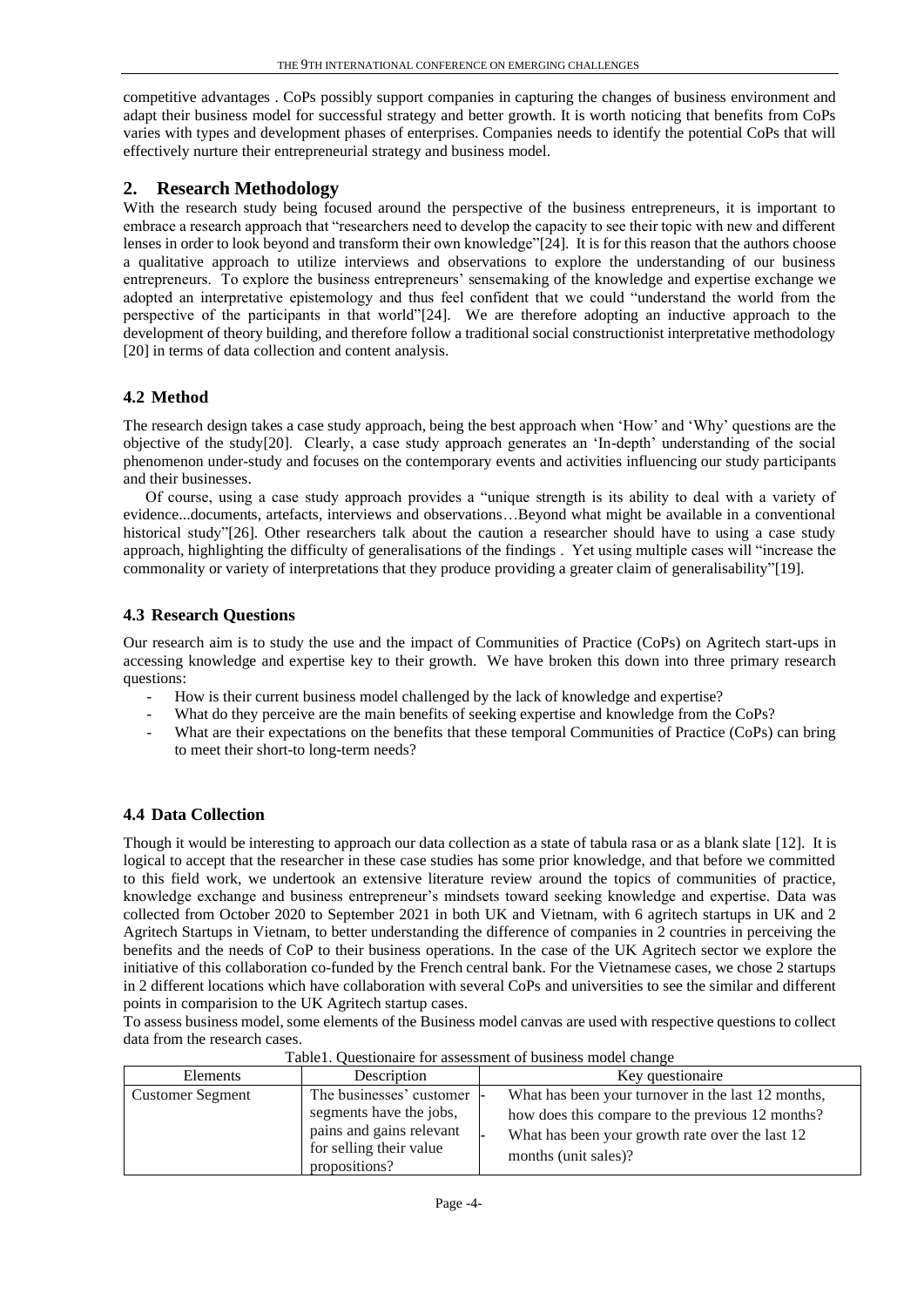|                       |                                                                                                                   | What are your key target audiences?                                                                                                                                                                                                      |
|-----------------------|-------------------------------------------------------------------------------------------------------------------|------------------------------------------------------------------------------------------------------------------------------------------------------------------------------------------------------------------------------------------|
| Value Proposition     | The businesses' value<br>proposition resonates<br>with their critical<br>customer segments?                       | How do your products perform compared to your<br>competition?<br>How differentiated are your products and services<br>from the competition?                                                                                              |
| Channels              | The business has found<br>the best channels to reach<br>and acquire their critical<br>customer segments?          | What are your sales channels like, are you heavily<br>dependent on intermediaries to get access to your<br>market?<br>What direct access do you have with the target<br>customer segment?                                                |
| Customer relationship | The business has<br>developed the right<br>relationships to retain<br>customers and repeatedly<br>earn from them? | What buy-in do you have from your customers, what<br>are the dropout rates and switching costs for customer<br>to switch to your competitors?<br>What is the percentage of your customers who are<br>lock-in for the foreseeable future? |

# **3. Analysis and Key Findings**

The findings are presented in the form of the eight enterprise case studies, including six UK cases (from A to F), and 2 Vietnamese cases (G and H). We describe and analyse the key challenges of each company in their value propositions, channels and relationship management, their needs of CoPs and what they achieved from the CoPs. Soon after starting the process of support from the Climate Change Initiative Programme (called Shaked Programme), the UK enterprises entered into an informal CoP – focused on the specific areas of support/expertise needed and developing their business models, while the two Vietnamese cases benefit the knowledge from different types of CoPs.

# **4.5 Agritech Startups Case Study**

As previously stated, the UK and Vietnamese governments are increasingly focusing on the need to support startups in many of the key sectors responsible for increasing productivity and growth . Table 1 provides some background information about the the cases' operations and characteristics.

| <b>Table 2.</b> $-$ . Case study characteristics. |                                                            |                                           |                                                                                                                                                                                                                                                                                                                                                                                                                                                                                                                                                                                          |
|---------------------------------------------------|------------------------------------------------------------|-------------------------------------------|------------------------------------------------------------------------------------------------------------------------------------------------------------------------------------------------------------------------------------------------------------------------------------------------------------------------------------------------------------------------------------------------------------------------------------------------------------------------------------------------------------------------------------------------------------------------------------------|
| Firm<br><b>Character-</b><br>istics               | <b>Strategy</b>                                            | <b>Market</b><br><b>Dynamics</b>          | <b>Key Target Customers</b>                                                                                                                                                                                                                                                                                                                                                                                                                                                                                                                                                              |
| A(UK)                                             | Producing<br>Chitin film                                   | Setting up<br>a<br>biorefinery            | The start-up focuses on plastics market, particularly bioplastics<br>area, the global market of which was worth over \$8.3 billion in<br>2019. This largely driven by the increased demand for bioplastics<br>in the packaging sector, which is particularly interested in the<br>biodegradable or compostable bioplastics. Key customers of Chitin<br>are those who favour compostable, bio-based, and eco-friendly<br>materials with antibacterial, non-toxic and hydrophobic properties.                                                                                              |
| B(UK)                                             | Compositable<br><b>Plant Pots</b><br>from Alpaca<br>manure | Open the<br>Market<br>direct to<br>Farmer | 1500 Alpaca farmers distributed around the UK, generating over<br>92 tonnes of nutrient rich manure per day, they all have a manure<br>management issue. Current need is to dispose of this manure, with<br>the opportunity to generate an additional revenue stream, with the<br>net benefits of solving their manure management challenge and<br>supplying the horticultural market with an additional product. A<br>long-term solution is both desirable from the sectors perspective<br>and from the individual farmer wanting a solution that offers an<br>addition revenue stream. |
| $C$ (UK                                           | Drone<br>imagery to                                        | Current<br>Pilot Study                    | Enterprise C's end users are farmers and growers, but their direct<br>customers are the broader pipeline of product/services to the<br>agricultural sector e.g. farmers/growers, agrochemical companies,                                                                                                                                                                                                                                                                                                                                                                                 |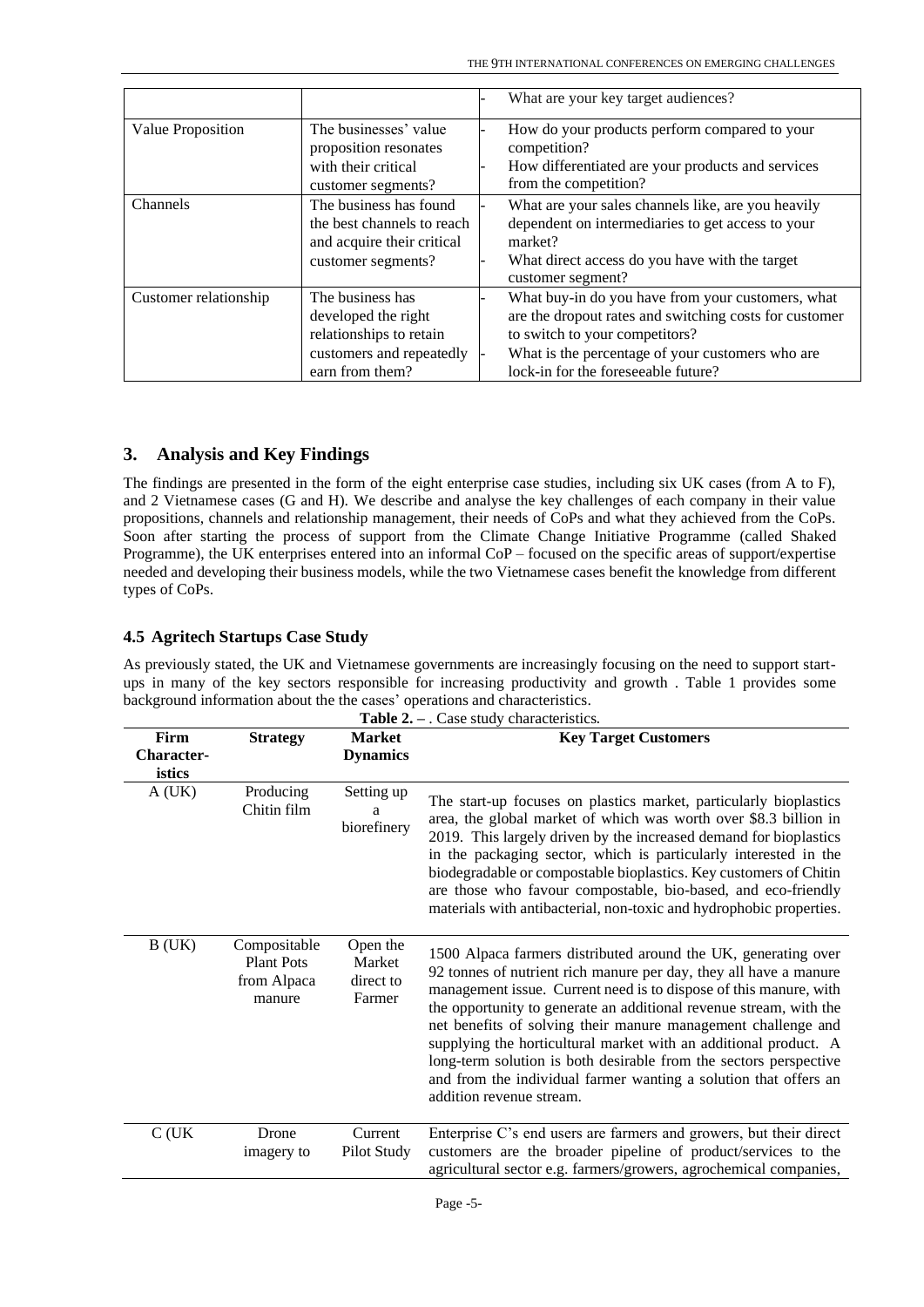|             | save time and<br>money                                                | in<br>Malaysia                                                                 | agronomists and farm management companies. Across Europe<br>their already a £77 billion overspend on pesticides, a significant<br>spend for small to medium-sized farmers                                                                                                                                                                                                                                                                                                                                     |
|-------------|-----------------------------------------------------------------------|--------------------------------------------------------------------------------|---------------------------------------------------------------------------------------------------------------------------------------------------------------------------------------------------------------------------------------------------------------------------------------------------------------------------------------------------------------------------------------------------------------------------------------------------------------------------------------------------------------|
| D(UK)       | Aquaponics to<br>accelerated<br>Tree Growth                           | Small<br>Demo in<br>Constructi<br>on                                           | Targeted customers for this agroforestry modular system are small-<br>large farmers, with a particular interest from local councils and<br>county authorities, and community project funders.                                                                                                                                                                                                                                                                                                                 |
| E(UK)       | Soil Health<br>Intelligence                                           | Agronomis<br>ts and<br>Farm-<br>managers                                       | Enterprise E's end users are farmers and growers, future of soil<br>health intelligence – our handheld sensor product provides<br>comprehensive analyses of soil health in-field in 5 minutes, thereby<br>increasing the efficiency and efficacy of land management<br>decision-making of agricultural practitioners                                                                                                                                                                                          |
| F(UK)       | Plant-based<br>Proteins                                               | Plant-<br>based Food<br>Protein<br>markets                                     | Start-up F believes that the current Agri-food system is essentially<br>broken, inefficient, depletive, and damaging to the environment.<br>They are on a mission to create healthier and more nutrious proteins<br>from plant-based foods using more sustainable crops                                                                                                                                                                                                                                       |
| G (Vietnam) | Producing<br>Fresh<br>Vegetable                                       | Using<br>hydroponic<br>s and<br>automatic<br>environme<br>nt control<br>system | The company's main customers are individuals and households<br>who want to use fresh and clean agricultural products in Hochiminh<br>city. Previously, there was also a group of high-class restaurants<br>and hotels (Novotel, Rex, Renaissance, Sheraton, Saigon Prince),<br>but due to covid-19 pandemic, they had to be closed, which a part<br>affected to the company's business orientation. This situation leads<br>the company focusing more on groups of middle-class individuals<br>and households |
| H (Vietnam) | Providing<br>services and<br>products for<br>the seafood<br>industry. | Organic<br>agriculture<br>with high<br>technology                              | Start-up H specialize in providing products and services for the<br>seafood industry. Start-up H stablished its vision and mission<br>towards organic agriculture, using the very natural sources of raw<br>materials to create the highest quality and safest products. With a<br>team of qualified and experienced technicians, the management of<br>the farming environment and disease prevention for fish are carried<br>out periodically and strictly in accordance with the standard<br>process.       |

#### **Enterprise A:**

Enterprise A provides products and services to the bioplastics industry.

The start-up is in the early stages of proof-of-concept, as such need to establish a pilot plant to prove the following: (1) Develop an initial insert colony, feeding these insects on organic waste; (2) Extract the chitin from the insect's exoskeletons; (3) Develop the production of bioplastics from this chitin, and test the underlying properties.

In linking the chitin farming to the production and manufacturing of bioplastics, there are many issues around the channels to the market to both test and develop. They need an expert CoP with understanding of polymer extruders, consumer brands, and UK retailers. Relating to relationship mananagement, early stages of the proof-of-concept stage, so the main value of the programme is the access to both resources of the university/research institutes and their expertise in the different elements of the production process. During their time of operation, they got the mentoring and coaching from the CoP.

#### **Enterprise B:**

Enterprise B has the goal of giving the UK's alpaca farmer community the opportunity to add further revenue streams to its operations. Enterprise B's product provides a more convenient local process to convert the bi-product into a rich compostable product desired by the horticultural sector. Enterprise B have worked with an Asian manufacturer to produce a cost-effective organic fertiliser converter, that can either be bought or leased by the farmer. The composter plant output is a product that has a 70% reduced mass for the farmer, and a product that be more easily transported and then converted into a nutrient rich biochar than can be returned to help support a healthy soil regeneration both in the agriculture and horticulture sectors. They got the support from the CoPs in identifying opportunities for additional revenue streams for the UK's Alpaca farmers is essential to selling Enterprise B's solutions and developing further opportunities. Relating to the Channels to Market, as the business had already conducted extensive field-trials using the new plant to convert the raw Alpaca manure and producing the performance/operational metrics that would be essential for proving the ROI for any Alpaca farmer using the technology, the real challenge has been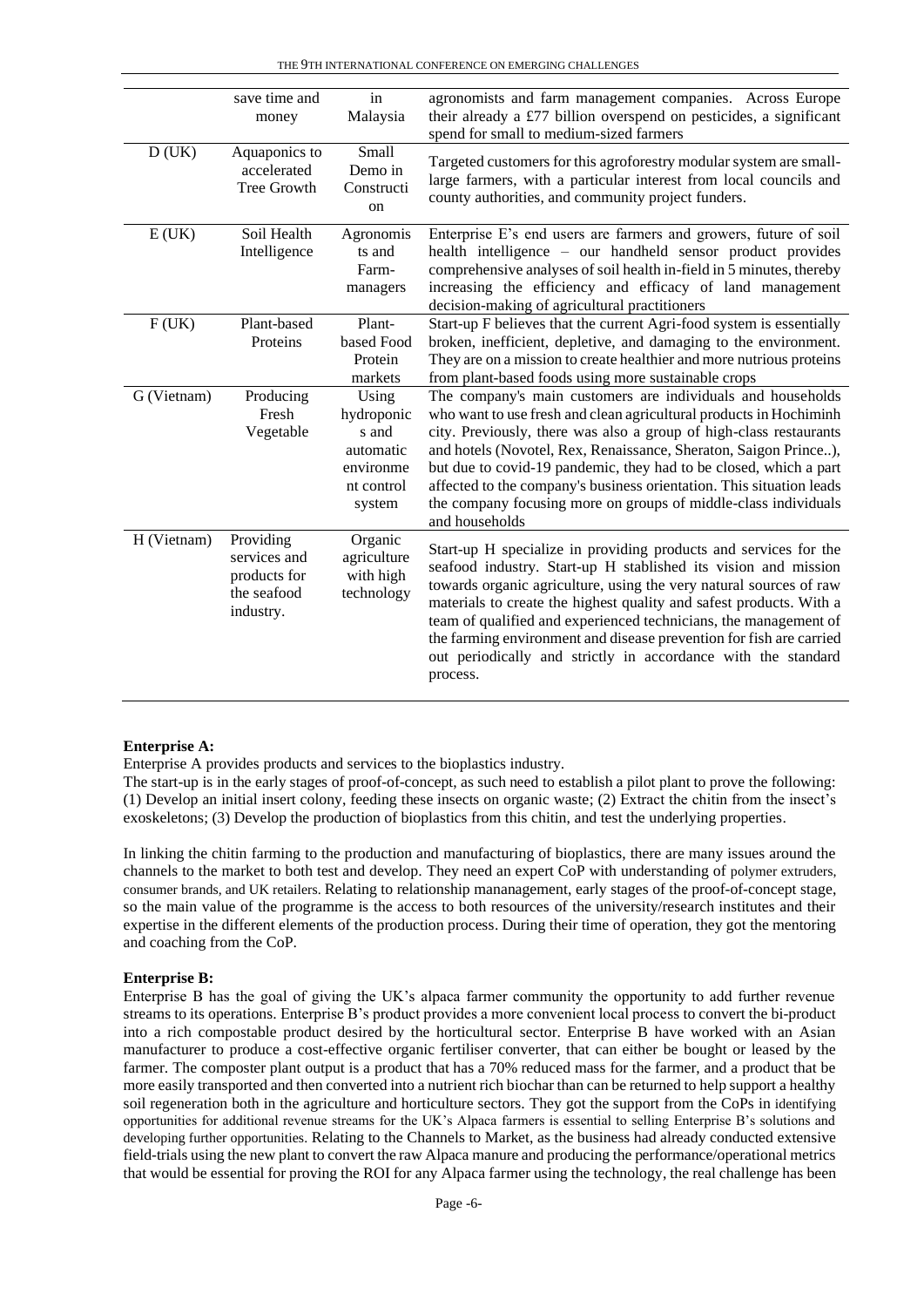the scaling-up of the micro-business, evaluating the opportunities to create more products that can scale-up the revenue streams to get the business onto a more sustainable footing. On relationship management, they looked at other R&D partners who could develop further products from the raw material. They need to work with the CoP members to identify nascent partners in this particular field. They have provided relevant contacts from useful network partners and members of the CoPs.

### **Enterprise C:**

Enterprise C are committed to bringing the advantages of new agri-tech products to Joe Farmer. There main selling point is to bring precision agricultural management to the masses by making it cheap, easy-to-use and practical. Enterprise C's product provides an AI model that delivers acceptable information to help them make more informed decisions. What is different about Enterprise C's solution is that it uses free Satellite data combined with AI to offer truly affordable solutions to help framers/growers of all sizes reduce their reliance on harmful products and improve their profit margins. The Enterprise C's platform alerts farmers when stress has been detected and will diagnose crop disease using images taken from a smartphone, drone or rover. The competition in the marketplace is strong, with competitors offering farmers big technology and specifically to those farmers willing to spend big money on electronic gadgets. Their farmer clients want to help the environment, and by the use of Enterprise C's crop/soil management they can maximise the fields growing period and therefore reduce the impact that bare soil can have on the climate. They need the project management tools to more accurately cost the opportunity costs and provide better AI management of projects and have the supports from the Shake programmes. Enterprise C has a working prototype that is keen to get more field data from working with the farmers/growers in the UK/Asia. They have a live project in Malaysia, their field client captures drone imagery of rice fields. Enterprise C has the challenges to develop a wider network of farmers/growers to better understand the key challenges that affect the sustainability of their farm/crop. They need to extend the partnerships with other state departments and governments around the world and already got the support to develop he green credentials of land management on the reduction of pesticides in the EU and worldwide.

#### **Enterprise D:**

Enterprise D has developed an agroforestry product that utilises a self-contained modular environmentally controlled chamber. This module utilises an aquaponics nutrition system, that accelerates the growth of trees, helping deliver a variety of high-value, high yield crops for local food production. Enterprise D's core value proposition is that there is currently not another product like it on the marketplace, it offers an accelerated growth of trees and provides certifiable contributions to a positive impact on the climate crisis. The aquaponics nutrient delivered system approach proved maximum reduction of nitrogen-based fertilisers, thus minimising the impact on N2 emissions. Enterprise D has already built up a global-shared data service available to all its customers to help optimise growing conditions in whatever environmental conditions, the community of practice allows optimal shared advice, knowledge and experience on successes and failures. The system is deployable and re-deployable to different locations depending on the crop. They need the expertise and resources to develop the full-sized prototype are key to the next stage in the product development and already got a supporting programme which deliver the key resources and outputs needed to both show the growth potential and give further investor input. The competition in the marketplace is strong, with traditional polytunnel manufacturers and channels being the obvious channel for farmers to source their capital equipment. The company has the challenges in accessing to other farmers who are willing to engage and fund a full – pilot system. These are the opportunities to redefine the business model and re-pitch it to other investors. The CoP has supported the company in attracting significant interest from other parties willing to invest and commit resources. On relationship management, as the start-up is very new, the website is still lack of necessary information. The

company also needs the support to generate the data/performance metrics for different crop types. The resources available from the research institute to gain access to farms and resources at their establishment is vital. During their period of opeation, the regular meeting with the tCoP have created a series of activities and actions for further work.

#### **Enterprise E:**

Enterprise E's product is an entirely new development that will both speed up soil health intelligence, but also bring it down to a level that is both cheap enough and fast enough to be a practical tool for the urban farmer. Enterprise E's product will reduce the overuse of chemicals and fertilizers on farms and improve their soil health, which would reduce agricultural run-off, improve food security, and sequester carbon in soil (which will mitigate the impact of greenhouse gas emissions on climate change). Key challenges of the company regarding to value propostion is to convert what is clearly a product differentiator into something that is appealing to the target customer. They need the help to understand the attitudes and behaviors of the target customers to using new technology. With the support from the CoP, they have undertaken a market intelligence and insight report on the industry regarding using different technologies/sensor to capture soil health. They also need to utilise the CoP's network and access to practitioners and advisors who directly work with farmers and farmer advisors to understand how farmers and agronomists obtain their soil health data. The enterprise E has a working prototype and is currently working on the AI (Machine learning) side to provide useful information on the biological soil health indicators. Both the sensor and reader products have been extensively field tested, and the next phase is to finalise the data analysis and production of a farm report. COP has supported the company in developing a trial plan that identifies the critical product testing essential for commercializing the product/service.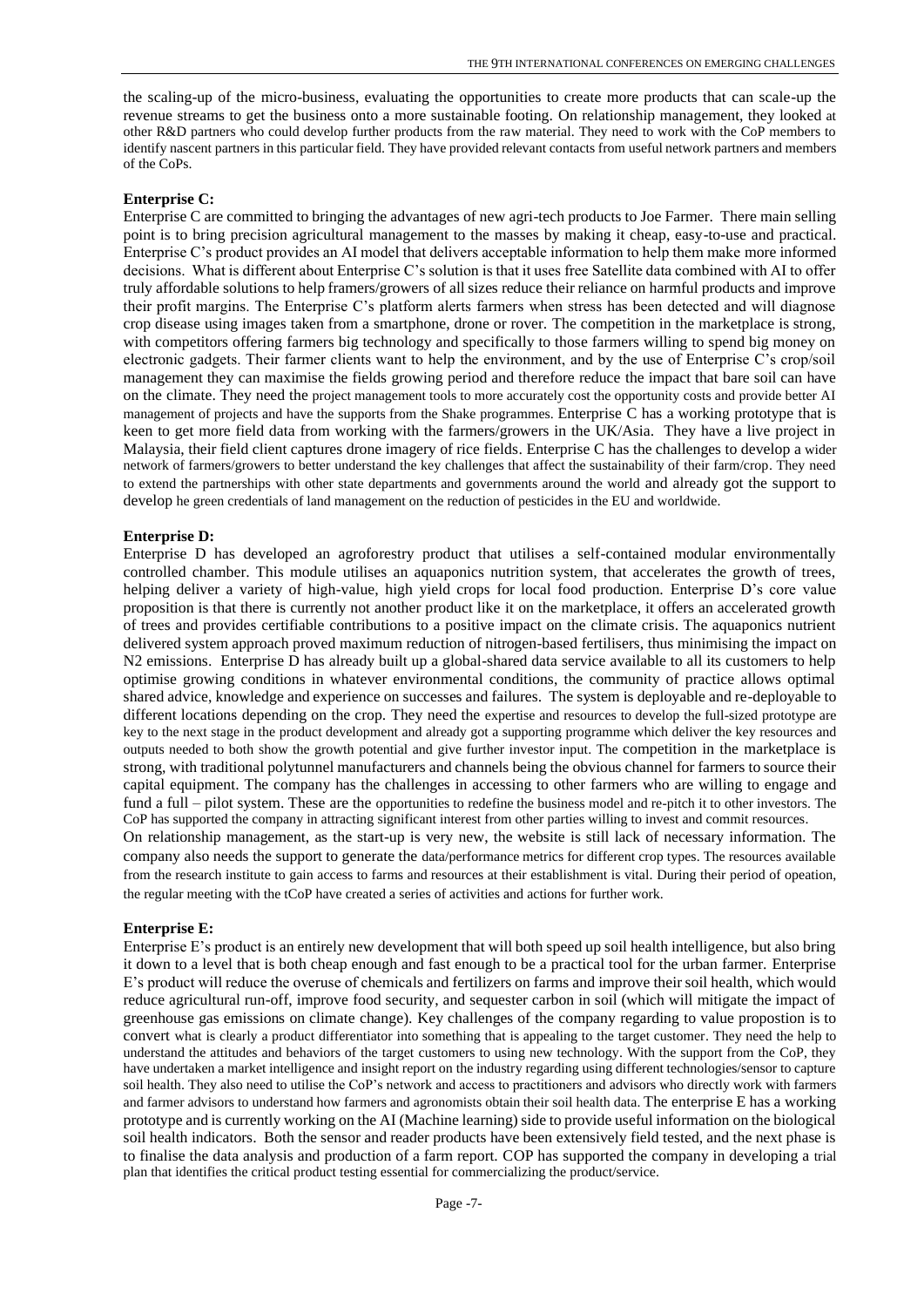#### **Enterprise F:**

Start-up F believes that the current Agri-food system is essentially broken, inefficient, depletive, and damaging to the environment. They are on a mission to create healthier and more nutrious proteins from plant-based foods using more sustainable crops. The key value proposition is the novel method that yields protein isolates with adequate purity while exceeding the functionalities of protein obtained using other extraction methods, and thus minimises the use of unnecessary chemicals, water and energy use. The novel process co-yields starch and fibres and thus requirement for minimum purification prior to usage, by their customers, in the production of food products, this both increases overall sustainability and help reduce waste. They found the CoP to help develop a strategy to approach this larger food producer so that we can carry this out, without jeopardizing the loose of IP. With the support from the university's hub, they have re-evaluated the target markets, provided a market intelligence and insight report and further in curricula projects for the university's postgrads. The large protein production companies like Dupont and Puris, Burcon Nutrascience, Roquette, Emsland, Cosucra are just some of the main competitors. There are no major protein producers in the UK, and with the advent of BREXIT, this makes it expensive and difficult for Agri-food companies using these protein extracts to source their feedstuff. They have awaited for the occasion to understand the types of co-partnerships around doing collaborative R&D, but without giving away their IP, and got the improvement in expanding network of university/research institute researchers interested in co-research opportunities. To date of research, they are still at the working prototype level, and therefore need more customers to test our protein extract. However, the development of a peaprotein based milk has allowed the start-up to work with consumers on testing some of the important aspects of attitude and behaviour of consumer purchase this type of protein-based food. The primary research with consumers has helped them improve product taste, appearance, and flavour, as well as exploring different product applications and enabled deeper understanding of the functionalities of their protein extracts for a range of food applications: emulsification's, oil-binding and gelation. They try to get Innovate UK investment which requires greater identification of the traction and validation of the process/product in the marketplace. The Shake Program has helped to improve the skills on developing and being successful with the comany's future bids or gaining R&D's grants.

#### **Enterprise G:**

Vietnam's agricultural product market currently faces many problems such as the excessive use of plant protection products, pesticides,..causing harm to consumers. Start-up G was established in 2016 with the mission to produce fresh vegetables in following the strict national and international production standards and process. The company commits to produce fresh vegetables with 3 no criteria: no pesticides, no growth drugs, and no preservatives. To do that, the company have strictly followed the provisions of the Global G.A.P and ISO 22000:2005 standards. Their products have gone through 5 cleaning processes: clean seeds, clean planting process, clean harvesting, clean packaging, and clean transportation. They need knowledge and experience support to improve technology, improve productivity while maintaining good product quality and reducing costs. The company has received consultation from universities' researchers and CoPs and has invested in improving production technology and productivity, thus revenue has grown well. Enterprise G uses indirect distribution channels to sell to large supermarkets in Hochiminh city (such as Coopmart, Nam An..) and builds its own sales system with partners in residential areas. The company also conducts direct sales of products through receiving online orders (in designing certain types of fruit and vegetable combos) on the company's website. They are seeking for types of co-partnerships around, and with the support from the CoPs, their suppliers and customers networks have been expanded. However, relating to relationship management, they realize that there are still many shortcomings in customer care, as they did not really pay attention to value-added services for customers. Even did not achieve any support from CoP on this issue until now, they intend to make more efforts to improve the customer care skill to be more professional.

#### **Enterprise H:**

Start-up H was established in 2015, specializing in providing products and services for the seafood industry. Startup H stablished its vision and mission towards organic agriculture, using the very natural sources of raw materials to create the highest quality and safest products. The farming areas feed fish entirely with high-quality floating pellets. With a team of qualified and experienced technicians, the management of the farming environment and disease prevention for fish are carried out periodically and strictly in accordance with the standard process. The company embraces business philosophy of "clean from farm to table". Same as enterprise G, all enterprise H's products are grown to Global G.A.P standards, strictly selected, processed, checked, and have their origins traced all the way. Many products are highly unique because they are grown according to their own process on the farm, which is highly appreciated by most of the customers. The company commits to ensuring "Five NO" criteria, which are no weight gainers, no heavy metals, no chemicals, no antibiotics, and no preservatives. The adoption of cuttingedge technology for cage fish farming or all-female shrimp aquaculture developed by Enzootic have helped the company build customers' trust and loyalty. The company is proactive in finding and distributing products to partners and customers. The company established both direct and indirect channels of distribution, yet indirect channel acts as the main one. Since the Covid-19 outbreak, online sales activities have been strongly promoted and initially shown positive results. The company is highly appreciated by many customers. The customer loyalty rate is 50-70, which is quite a positive number compared to other competitors in the food service industry. Customer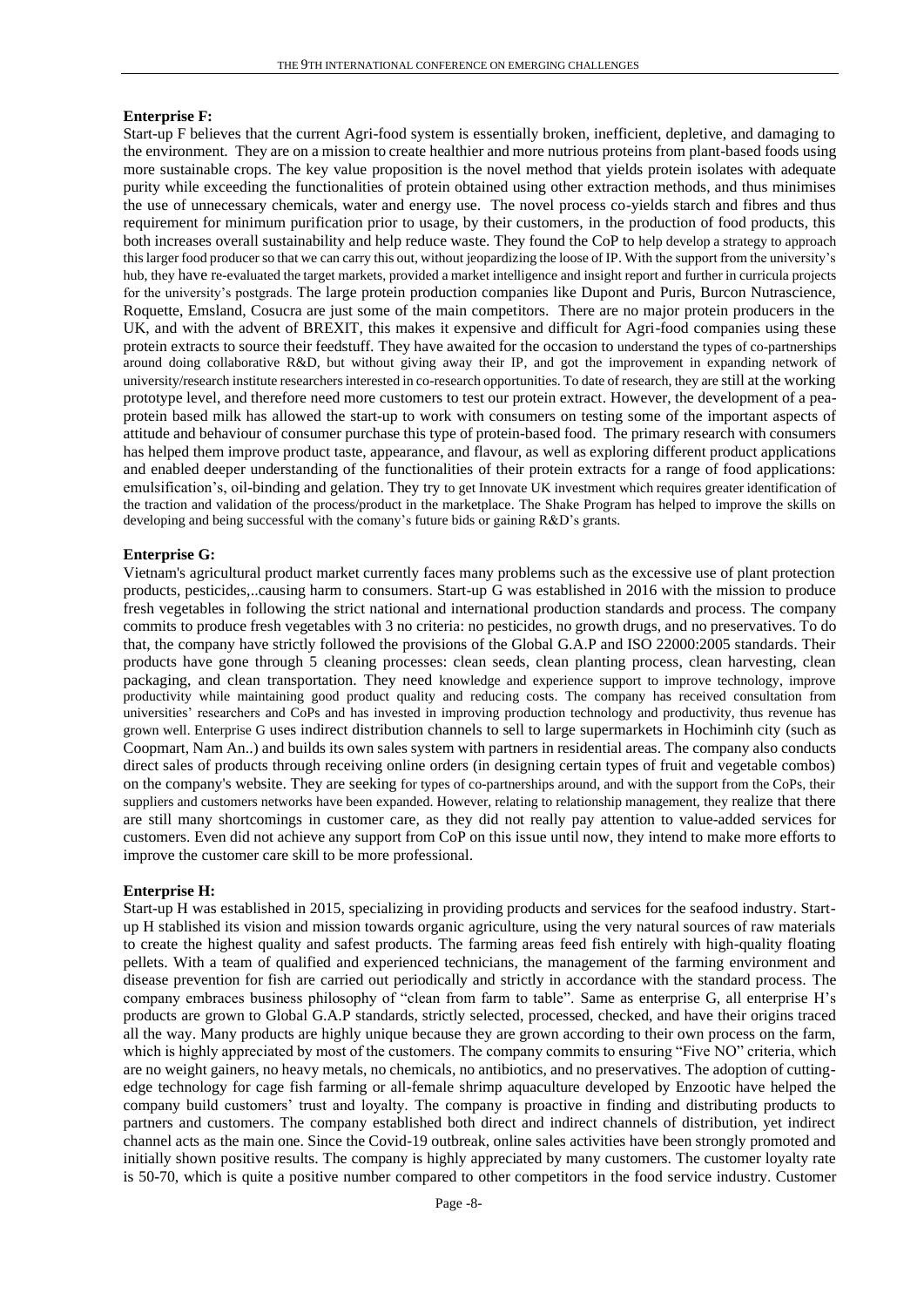care service has performed effectively which requires the company to promote when production on the farm reaches a higher scale.

| Perceptions of the need<br>for Business Model                                                                                                            | <b>Key</b><br><b>Challenges</b>                                                                                                                         | <b>Key Business</b><br><b>Model Changes</b>                                                                                                        | <b>Change in EI</b><br><b>Values, Attitudes</b>  | <b>Expected and Actual</b><br><b>Impact (Performance</b>                                                                                                                                                                                    |
|----------------------------------------------------------------------------------------------------------------------------------------------------------|---------------------------------------------------------------------------------------------------------------------------------------------------------|----------------------------------------------------------------------------------------------------------------------------------------------------|--------------------------------------------------|---------------------------------------------------------------------------------------------------------------------------------------------------------------------------------------------------------------------------------------------|
| change                                                                                                                                                   |                                                                                                                                                         |                                                                                                                                                    | and Practices                                    | <b>Measure</b> )                                                                                                                                                                                                                            |
| <b>Enterprise A</b>                                                                                                                                      | Predicted 16%                                                                                                                                           | Develop new                                                                                                                                        | Reactive <sup>1</sup>                            | Early Success in attracting                                                                                                                                                                                                                 |
| <b>Entrepreneurial Intentions</b><br>- the very start of their<br><b>Business Model - looking</b>                                                        | growth rates<br>in the<br>bioplastic<br>field are<br>encouraging                                                                                        | markets                                                                                                                                            |                                                  | investment <sup>1</sup>                                                                                                                                                                                                                     |
| for exemplars in the<br>sector                                                                                                                           | strong<br>competition <sup>1</sup><br>How to<br>engage with<br>these new<br>Bioplastic<br>$cuts$ tomers <sup>2</sup>                                    | Marketing best<br>practice to existing<br>markets <sup>2</sup>                                                                                     | Analyzer <sup>2</sup>                            | First life cycle testing of the<br>product and its quality <sup>2</sup>                                                                                                                                                                     |
| <b>Enterprise B</b>                                                                                                                                      | Bringing a                                                                                                                                              | Develop new                                                                                                                                        | Analyser <sup>1</sup>                            | Quick solutions to market                                                                                                                                                                                                                   |
| <b>Entrepreneurial Intentions</b><br>- bringing precision Agri-<br>tech solution to over<br>50,000 farmer sector,<br>cheap, easy-to-use and<br>practical | new product<br>to market <sup>1</sup><br>Expand the<br>cost-effective<br>business<br>model of<br>Alpaca<br>farmers <sup>2</sup>                         | markets and<br>increase share of<br>existing market <sup>1</sup><br>Develop the<br>business model<br><b>ROI</b> for Alpaca<br>farmers <sup>2</sup> | Prospector <sup>2</sup>                          | identification and sales output<br>options <sup>1</sup><br>Development of fully-field<br>tested products, and<br>developed sales tools for<br>commercialization of two of<br>the main product lines                                         |
| <b>Enterprise C</b>                                                                                                                                      | Re-packaging                                                                                                                                            | Develop new                                                                                                                                        | Analyser <sup>1</sup>                            | Quick solutions to market                                                                                                                                                                                                                   |
| <b>Entrepreneurial Intentions</b><br>- Long sales cycles in<br>agriculture is always<br>challenging for start-ups                                        | Satellite data<br>is being<br>offered by<br>many <sup>1</sup><br>Expand the<br>cost-effective<br>business<br>model of<br>Alpaca<br>farmers <sup>2</sup> | markets and<br>increase share of<br>existing market <sup>1</sup><br>Develop the<br>business model<br>ROI for Alpaca<br>farmers <sup>2</sup>        | Prospector <sup>2</sup>                          | identification and sales output<br>options <sup>1</sup><br>Development of fully-field<br>tested products, and<br>developed sales tools for<br>commercialization of two of<br>the main product lines                                         |
| <b>Enterprise D</b><br><b>Entrepreneurial Intentions</b><br>- development of multiple<br>products with applications<br>across the world                  | Creating a<br>convincing<br>business<br>model for our<br>target<br>customer<br>markets <sup>1</sup>                                                     | Core resources<br>around<br>Aquaponics,<br>Project<br>Management,<br>Systems<br>engineering                                                        | Analyser <sup>1</sup><br>Prospector <sup>2</sup> | Comparatively new business,<br>needing more products and<br>systems for key Target<br>Customers Segments <sup>1</sup><br>Need to make this Business<br>Model work, the main<br>deliverables are there, but<br>without further help fiscally |
|                                                                                                                                                          | With success<br>in this funding<br>stream, we<br>will have the<br>full-scale pilot<br>to provide<br>evidence of<br>the growth<br>model <sup>2</sup> .   | Develop the<br>channels to Market                                                                                                                  |                                                  | and commercial it won't<br>succeed <sup>2</sup>                                                                                                                                                                                             |
| <b>Enterprise E</b>                                                                                                                                      | Changing<br>farm-<br>managers                                                                                                                           | Develop new<br>markets <sup>1</sup>                                                                                                                | Analyser <sup>1</sup>                            | Quick solutions to market<br>identification and sales<br>outlets <sup>1</sup>                                                                                                                                                               |

| Table 3. – Agritech Start-ups informal tCoP, Overall Entrepreneurial Intentions (Started <sup>1</sup> and Finished <sup>2</sup> ) |  |  |
|-----------------------------------------------------------------------------------------------------------------------------------|--|--|
|                                                                                                                                   |  |  |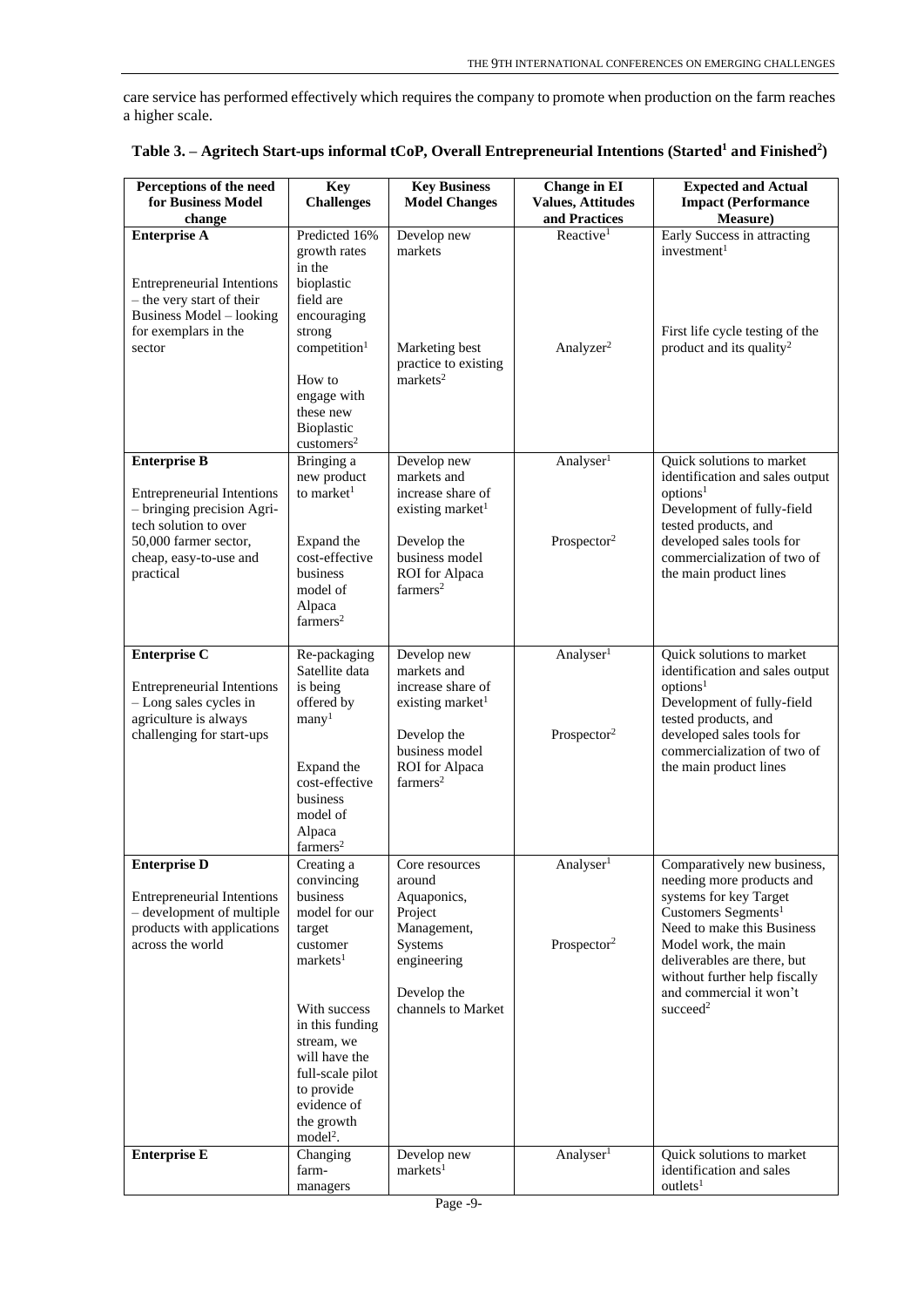| <b>Entrepreneurial Intentions</b><br>- Changing agronomists<br>and farm-managers<br>approach to managing the<br>application of fertilizers<br>and its consequential<br>harmful run-offs | approach to<br>evaluating soil<br>health <sup>1</sup><br>Reducing the<br>overuse of<br>chemicals and<br>fertilizer on<br>farms <sup>2</sup>             | Develop the<br>business model<br>ROI for the new<br>soil health product <sup>2</sup>                                                                        | Prospector <sup>2</sup>                          | Development of fully-field<br>tested products, and<br>developed sales tools for<br>commercialization <sup>2</sup>                                              |
|-----------------------------------------------------------------------------------------------------------------------------------------------------------------------------------------|---------------------------------------------------------------------------------------------------------------------------------------------------------|-------------------------------------------------------------------------------------------------------------------------------------------------------------|--------------------------------------------------|----------------------------------------------------------------------------------------------------------------------------------------------------------------|
| <b>Enterprise F</b><br><b>Entrepreneurial Intentions</b><br>- Change the nature of<br>use of protein based plant<br>extracts                                                            | Getting these<br>food start-ups<br>to adopt the<br>new plant-<br>based protein<br>extract <sup>1</sup>                                                  | Develop new<br>markets and<br>increase share of<br>existing protein-<br>extract market <sup>1</sup>                                                         | Analyser <sup>1</sup><br>Prospector <sup>2</sup> | Identifying other<br>opportunities for own-<br>branded products e.g.<br>substitute $m$ il $k1$<br>Become a knowledge and<br>expert source for other food       |
|                                                                                                                                                                                         | Getting Agri-<br>food<br>production<br>companies to<br>be more<br>mindful about<br>the processes<br>used to get<br>this protein<br>extract <sup>2</sup> | Develop the<br>business model<br>value proposition<br>that focuses on the<br>environmental<br>impact of other<br>protein extraction<br>methods <sup>2</sup> |                                                  | protein plant extraction start-<br>$ups^2$                                                                                                                     |
| <b>Enterprise G</b><br><b>Entrepreneurial Intentions</b><br>- Changing production<br>methods and processes to<br>meet consumption needs<br>and market conditions                        | Apply high<br>technology in<br>the field of<br>fresh<br>vegetable<br>production                                                                         | Develop new<br>markets, targeting<br>a group of middle-<br>class customers<br>who want to use<br>fresh products                                             | Analyser                                         | Development of fully-field<br>tested products, and<br>developed sales channels for<br>commercialization of fresh<br>vegetables<br>Become an expert in applying |
|                                                                                                                                                                                         | Problems of<br>supply chain<br>disruption and<br>increase in<br>input prices<br>due to covid-<br>19                                                     | Try to save costs<br>and apply<br>technological<br>improvements to<br>increase labor<br>productivity                                                        | Prospector                                       | hydroponics and automatic<br>environment control system                                                                                                        |
| <b>Enterprise H</b><br><b>Entrepreneurial Intentions</b><br>$-$ Changing production                                                                                                     | Apply high<br>technology in<br>the organic<br>seafood                                                                                                   | Develop supply,<br>improve<br>distribution<br>system, and attract                                                                                           | Prospector                                       | Improve production process<br>and technology; develop sales<br>channels for distant market.                                                                    |
| methods and processes to<br>ensure stable and quality<br>supply, to meet<br>consumption needs and<br>market conditions                                                                  | production<br>Problems of<br>supply chain<br>disruption and<br>increase in<br>input prices<br>due to covid-<br>19                                       | new customers.<br>Try to reduce costs<br>and apply<br>technological<br>improvements to<br>increase labor<br>productivity and<br>product quality             | Prospector                                       | Become one of a leading<br>market supplier in organic<br>seafood market.                                                                                       |

To compare between the UK and Vietnamese start-ups when engaging with the informal CoP, the main knowledge/expertise outcomes that the UK start ups achieved are: (1) They are both having regular monthly meetings of the tCoP are conducted at the university (which engage in the program) and remotely via Microsoft Teams; (2) The Shake programme is highly structured to deliver several key outputs, a market evaluation report, identified skills and competence needs, and a programme of workshops delivering skills training in both technical and business toolkits. Observing each start-up, with the support from the informal CoP, Enterprise A have received a frequent Production and Processing expertise (in life sciences), when enterprise B is keen to further diversify its product/services to other market opportunities. At the time of surveyed – about a year after each start-up begin their operations, Enterprise C and D are both anticipated to have a realistic product launch strategy.Start-up E is expecting to have its full plans finalised for a product launch in 2023, and start-up F will launch at least two other products.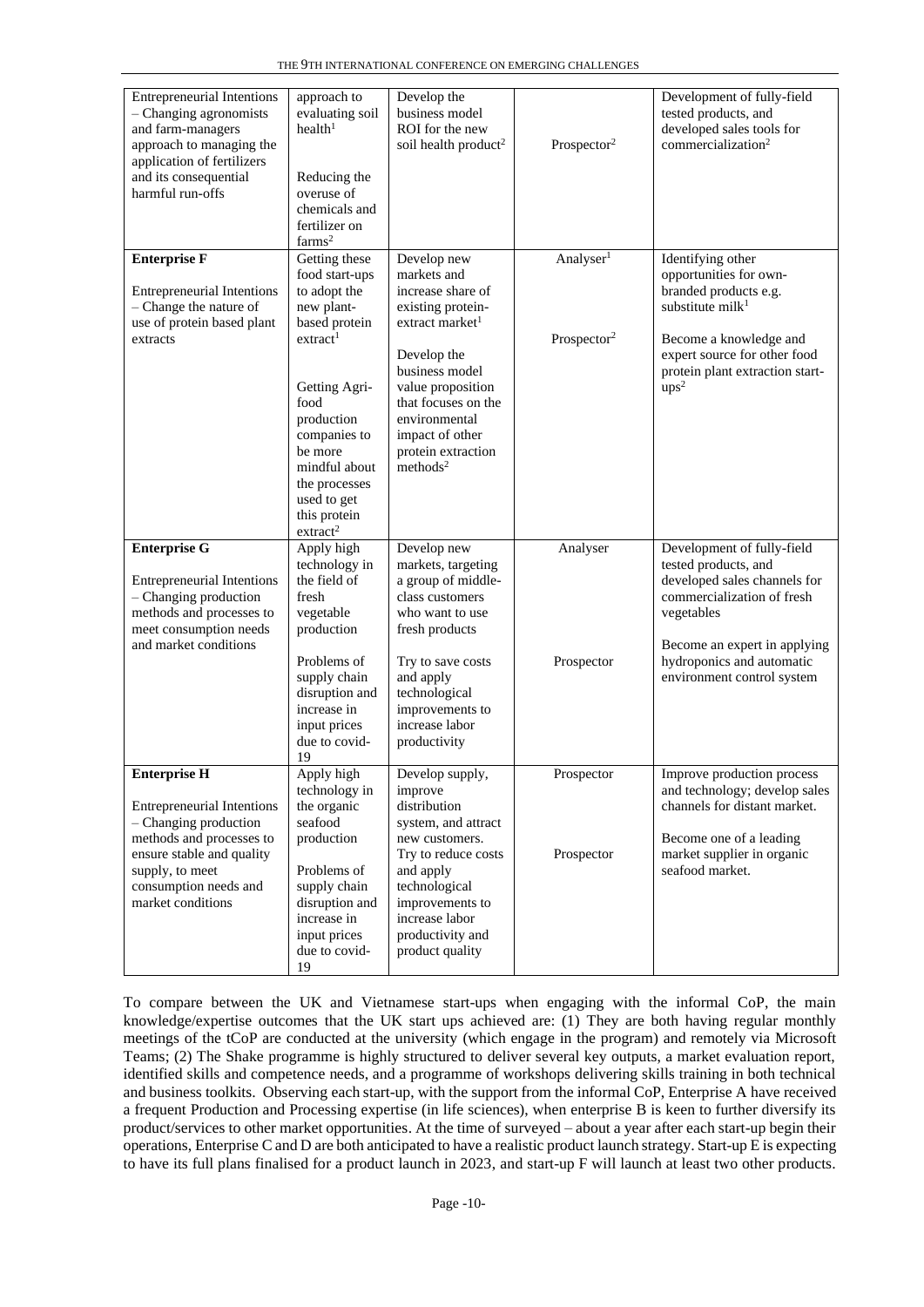As they are both new in the market, they expect to have more support from the CoP not only in technology knowledge transfer but also continue to penetrate and develop their potential markets.

Relating to the two Vietnamese cases, enterprise G has received important supports from the tCoPs during a quite long period of 5 years' operation from the beginning until now: (1) Regular meetings are conducted with the universities specialized in science and agriculture (University of Agroforestry, HUTECH, Can Tho University..) to exchange knowledge of applying high-tech to agriculture production. Invite researchers, lecturers and students participating in the company's R&D activities and technology transfer projects. Internal trainings have been frequently updated to the company's staff; (2) Joining social networks (Agritech network, Fresh vegetables production network, Gardening network, Fresh agriculture network). The enterprise expects in the short term to conduct knowledge and experience exchange activities on a regular and continuous basis to enhance the development of all the joined parties. In the longer term, these CoPs should be developed in a more selective way with the participants to minimize those who may affects to the goals and development of the CoP.

With enterprise H, they have participated in business community network and several business forums for exchange of practices, experiences and tools. However, the role of universities and research institutes is still limited in those groups. The company also have contacted with scientist in agricultural field, technological experts and economists for consultation related to cultivation, production process and measures to adapt to changes of business environment.

The company expects that the participants in communities of practice learn together by focusing on problems that are directly related to their work. In the short term, this made their work easier or more effective; in the long term, it helped build both their communities and their shared practices—thus developing capabilities critical to the continuing success of the companies.

## **4. Conclusions, implications, and limitations**

#### **4.1 Main contributions and implications**

Even before the onset of the Global Pandemic, Covid-19, governments have been concerned about issues of longterm productivity growth in the SME sector (Isabelle Roland, 2018). In the UK, the industrial strategy main goals launched in 2018 were targeted at higher growth potential SME's, helping prioritise future financial and management support, since these are two of the main obstacles most often identified in SME research (Goldman Sachs, 2015; Isabelle Roland, 2018). In Vietnam, in addition to the government policies of reducing taxes and removing administrative procedures, agencies such as the Department of Industry and Trade, the Department of Agriculture and Rural Development have supported agribusiness enterprises in promoting domestic product consumption and exportation. Many informal groups in the form of tCoPs have created connections for these enterprises to help find new outlets for their products.

This study on agritech startups in the UK and Vietnam, using tCoPs to enhance business growth, has illustrated the very real difficulties of startup knowledge exchange on specific knowledge, expertise and technology. Importantly these start-ups and scale-up businesses embrace two key challenges: the development of a new agritech product/service which ultimately requires changes to their own business in the form of new skills for their people, new processes and technology to create, develop and deliver these solutions to their targeted customers segments (Deloitte, 2020). The digital transformation underlying their agri-tech new products/services require them building to build digital capabilities, integrating new digital talent (inside and outside their business), and lastly developing their employees' digital skillsets. According to our research , the CoP's approach has delivered real value though the three areas: (1) Identifying knowledge/expertise gaps - based on their current/future technological needs, helping identify the skills needs to grow and sustain the business**;** (2) Update internal training – based on the acquired technology and methods of construction obtained through the tCoP. The tCoP has helped the businesses identify the training needs and the means of deliver on this to maintain their learning**;** (3) Connect businesses – based on the network of participants (Community members), helped to promote the relationship between the founders/managers and these external resources, providing the environment for sharing, discussing, exchange knowledge and experiences, developing customers network and enhancing growth.

Our findings show that these Agri-tech enterprises generally start out with a prospector strategy, one based on a technology readiness model, developing their initial product/service, and then looking to growing its market penetration, securing sustainable revenue/profit streams and allowing for more investment in their R&D. Some startups will then adopt a more conservative position – either attempting to defend its current marketplace, or others who react to changes in marketplace – sometimes too late. Other Agri-tech startups instead take a more active role, some analyzing the marketplace dynamics carefully and changing their strategies, first defensive, and then prospective, carefully weighing up the benefits and costs of any change; prospectors take a more aggressive and proactive stance, continuously searching for new opportunities and ways of challenging the status quo.

The business change model framework, and its corresponding Osterwalder Business Model Canvas toolset, helped all enterprises understand the important link between environmental threats and opportunities, their sensemaking of the potential changes needed in their business model, and the practical issues of then implementing these changes with the helped from the tCoP. Yet successful collaboration is largely down to the individuals involved having an investment in the success of the overall Communities of Practice (tCoP). To better understand the challenges and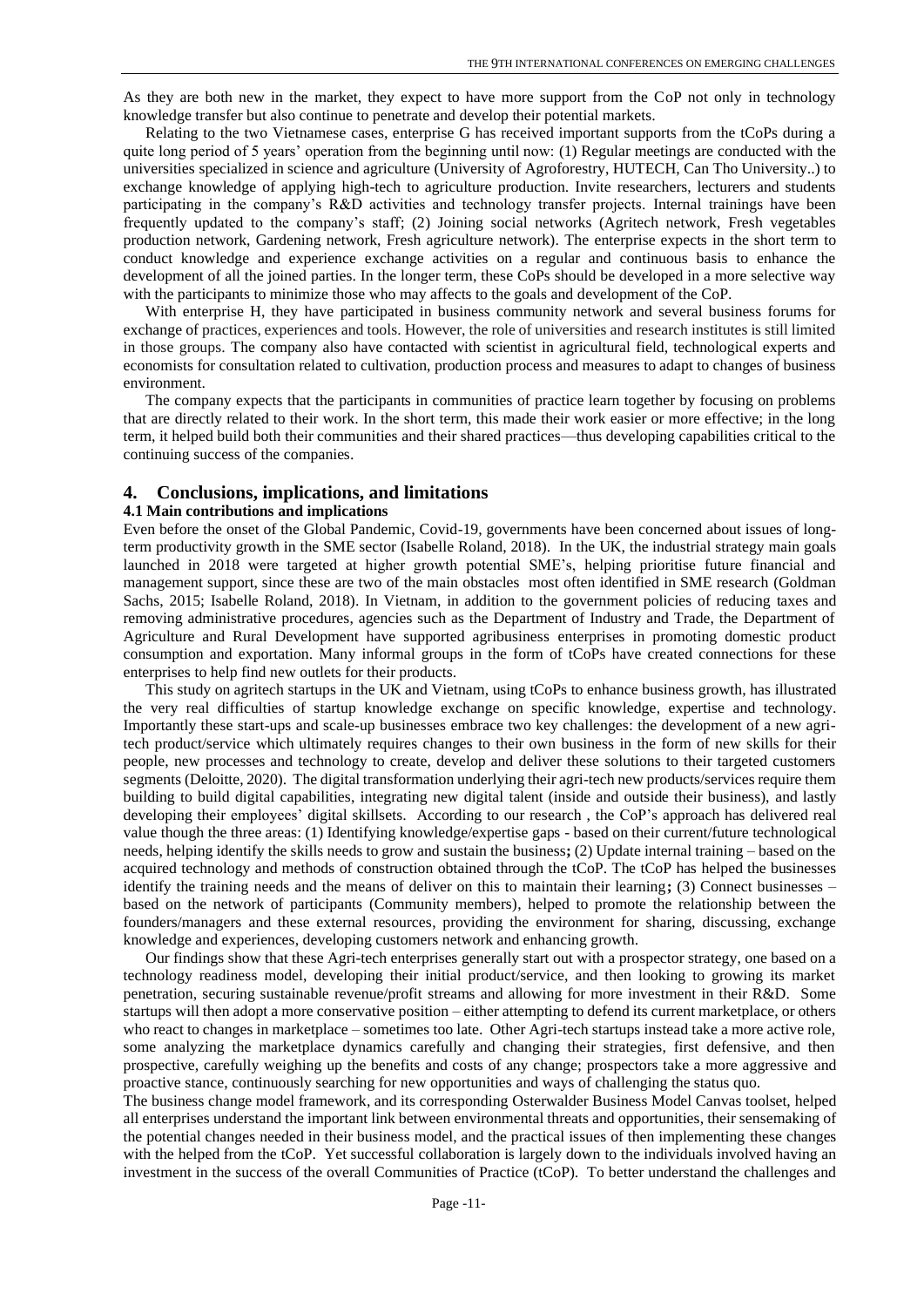issues likely to affect the success or otherwise of the partnership, the researchers undertook a careful evaluation of the business entrepreneurs' motivations and expectations of the informal tCoP, and its impact on their business model.

The other contribution of this research study is its original insights into Agri-tech entrepreneurship. The opportunities for resource acquisition and further collaboration have been reported throughout the findings, this study also adds original materials and insights into how the use of these temporal Communities of Practice is organised. The tCoP's formation is both a temporal and permanent solution for effective collaboration and start-up growth development. The case study of eight entrepreneurial start-ups in both UK and Vietnam illustrates the huge benefits they experience whilst benefitting from the large pool of resources, expertise and advise open to them. The different between the benefits received from the CoPs of UK start-ups and Vietnamese start-ups is that, with 6 UK cases, as they are just start their operations for less than one year and receiving support in launching products and penetrating the market, while Vietnamese startups have these kinds of support a few years ago and now receiving benefits in increasing connectivity, expanding network, changing their business model to meet market demand and transition. 6 UK cases only take advantage of support from one CoP engaged with the university (but still informal), while the 2 Vietnamese cases have joined many different CoPs, including those from social networking channels.

An interesting development was a business model change framework that both helped explain the need for change and become a useful tool in sensemaking the business entrepreneurs' mindset towards making these changes, and thus help them in quantifying the impact on future business growth.



**Fig.2 : Business Model Change Framework (Evolving Cognitive Model)**

The business model change framework, above see figure 2, was developed out of the careful analysis of these case studies, the key components of this model are:

**1 Business Start-up** the entrepreneur could readily describe what the main premise was for his start-up, what the market was, what he would deliver and how they would make money from it?

**2 Business Model Evaluation** this helps explain the business processes set up to deliver to the initial mindset business model.

**3 Proof of Concept** either a strategic plan identifying the principal strategic markets targeted, with detailed information about products and services delivered, and the expected revenue and profit streams resulting. In less formal enterprises this is still evident by the sales/marketing forecasts produced for each year.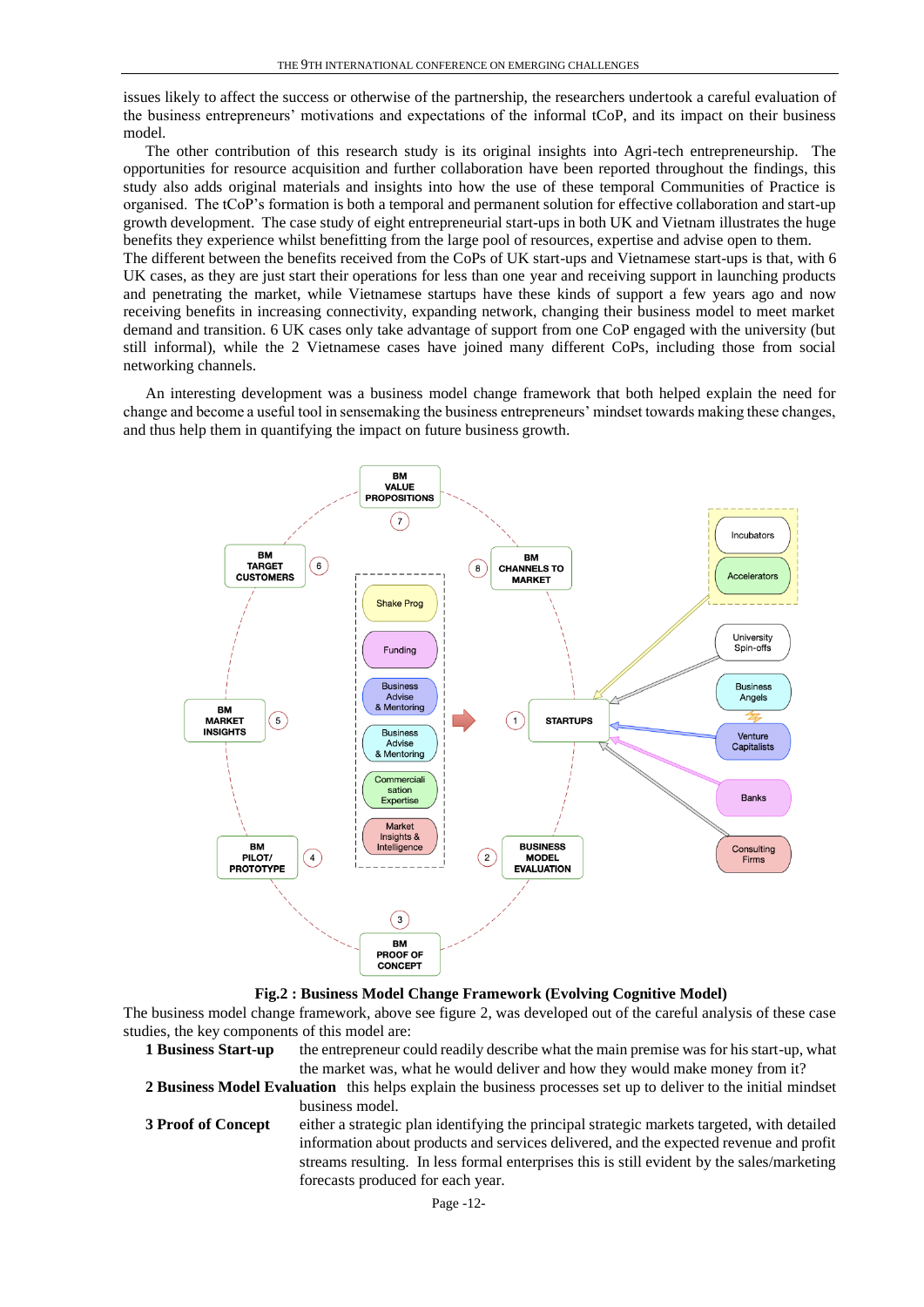| 4 Pilot/Prototyping         | Small changes are often evident in the Business Model as the enterprise reacts to                      |
|-----------------------------|--------------------------------------------------------------------------------------------------------|
|                             | customer/competitor changes, and/or initiates innovations to their products/services.                  |
| <b>5 Market Insights</b>    | more dramatic changes in the product market stimulates some more dramatic changes                      |
|                             | to the product strategy, a next generation product line to help re-position the product or             |
|                             | service.                                                                                               |
| <b>6 Target Customers</b>   | re-evaluation of the target customer segments to identify ways to increase the customer                |
|                             | base in both tehsort- and medium-term.                                                                 |
| <b>7 Value Propositions</b> | re-positioning the product/service requires a closer matching of the product/service                   |
|                             | propositions to the target customer needs and wants.                                                   |
|                             | 8 Channels to Market this is where product innovation alone can not address the external environmental |
|                             | threats and/or opportunities, they need help in understanding where their target                       |
|                             | customer purchases their products/services – and the linked knowledge/expertise they                   |
|                             | need with it.                                                                                          |

Ultimately, our entrepreneur's mindset and their deep cognitive structures (Matthew P. Lynch & Corbett, 2021), how they perceive and behaviour towards opportunities, provides an insight into how business support programmes can best help these nascent entrepreneurs develop their ventures. Our Agri-tech enterprises generally start out with a prospector strategy, one based on a technology readiness model, developing their initial product/service, and then looking to growing its market penetration, securing sustainable revenue/profit streams and allowing for more investment in their R&D. Some startups will then adopt a more conservative position – either attempting to defend its current marketplace, or others who react to changes in marketplace – sometimes too late. Other Agri-tech startups instead take a more active role, some analyzing the marketplace dynamics carefully and changing their strategies, first defensive, and then prospective, carefully weighing up the benefits and costs of any change; prospectors take a more aggressive and proactive stance, continuously searching for new opportunities and ways of challenging the status quo.

These external enablers to growth have been identified by other SME research, particularly that looking at the links to performance and export growth (James Love & Roper, 2013). These research studies identify the importance of both supply and demand-side policies, both direct and indirect government support programmes, but they also identified that there is less known about which of the eco-system characteristics shown in figure 1 above, are influential in assisting SMEs innovation and business performance success.

The business change model framework, and its corresponding Osterwalder Business Model Canvas toolset, help all enterprises understand the important link between environmental threats and opportunities, their sensemaking of the potential changes needed in their business model, and the practical issues of then implementing these changes. Yet successful collaboration is largely down to the individuals involved having an investment in the success of the overall Communities of Practice (CoP). To better understand the challenges and issues likely to affect the success or otherwise of the partnership, the researchers undertook a careful evaluation of the business entrepreneurs' motivations and expectations of the informal CoP, and its impact on their business model.

# **4.6 Limitations of the study**

The limitations of this case study are firstly that the data was collected from just eight businesses (6 start-ups in UK which both participated in one governmental funding program and only 2 cases from Vietnam) to both help the startups understand what they had benefits from the tCoPs and their expectations. The second limitation was on the depth and detail of each of four front-stage components of the business model. It is possible and desirable to break these down further, and future research might want to consider this to create further measures, however the aim of this research was to quickly assess the areas of strengths and weaknesses within the business and identify those aspects of the ecosystem/CoP that could deliver value.

Finally, policy makers and other practitioners looking to develop and build these types of interventions may want to take our insights into the fundamental actors, relations, and value exchanges within these temporal Communities of Practice. Businesses in not only Agritech sector but also in other fields can also better understand the value and potential of COPs and they can have the right approach and use.

## **References**

- [1] Adams, E., & Freeman, C. (2000). Communities of Practice: bridgig technoogy and knowledge assessment. *Journal of Knowledge Management, 4*(1), 38-44.
- [2] AgFunder Network Partners. (2020). Agri-FoodTech in Europe boomed in 2019, with funding up 70% Year on Year. What's in store for 2020. 2. Retrieved from [https://agfundernews.com/agri-foodtech-in](https://agfundernews.com/agri-foodtech-in-europe-boomed-in-2019-with-funding-up-70-yoy-whats-in-store-for-2020.html)[europe-boomed-in-2019-with-funding-up-70-yoy-whats-in-store-for-2020.html](https://agfundernews.com/agri-foodtech-in-europe-boomed-in-2019-with-funding-up-70-yoy-whats-in-store-for-2020.html)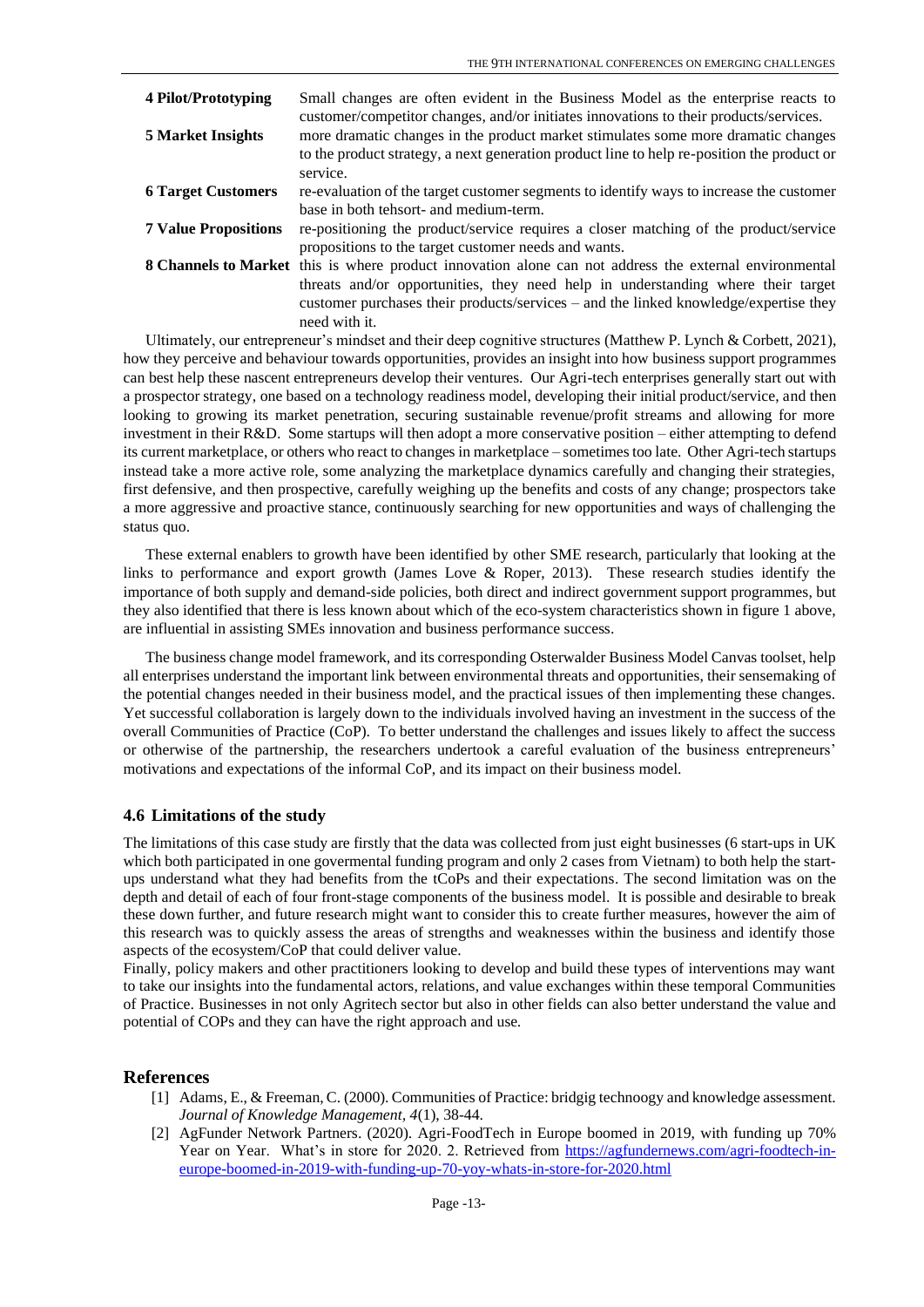- [3] Aragon-Sanchez, A., & Sanchez-Maron, G. (2005). Strategic Orientation, Management Characteristics, and Performance: A Study of Spanish SMEs. *Journal of Small Business Management, 43*(3), 287-308. Retrieved from [http://search.ebscohost.com/login.aspx?direct=true&db=bth&AN=17198618&site=ehost](http://search.ebscohost.com/login.aspx?direct=true&db=bth&AN=17198618&site=ehost-live)[live](http://search.ebscohost.com/login.aspx?direct=true&db=bth&AN=17198618&site=ehost-live)
- [4] BERR. (2010). SMEs in a Low Carbon Economy. Retrieved from [www.berr.gov.uk/files/file49761.doc](file:///C:/Users/HP/AppData/Local/Microsoft/Windows/INetCache/Content.Outlook/7XINS479/www.berr.gov.uk/files/file49761.doc)
- [5] Cockburn, I. M., & Henderson, R. M. (1998). Absorptive Capacity, Coauthoring Behavior, and the Organization of Research in Drug Discovery. *The Journal of Industrial Economics, 46*(2), 157-182. Retrieved from [http://links.jstor.org/sici?sici=0022-](http://links.jstor.org/sici?sici=0022-1821%28199806%2946%3A2%3C157%3AACCBAT%3E2.0.CO%3B2-Q) [1821%28199806%2946%3A2%3C157%3AACCBAT%3E2.0.CO%3B2-Q](http://links.jstor.org/sici?sici=0022-1821%28199806%2946%3A2%3C157%3AACCBAT%3E2.0.CO%3B2-Q)
- [6] Cohen, D., & Prusak, L. (2001). *In good company : how social capital makes organizations work*. Boston, Mass. ; [Great Britain]: Harvard Business School.
- [7] Cross, R., & Parker, A. (2004). *The Hidden Power of Social Networks: understanding how work really gets done in organizations*. Boston, MA: Harvard Business School Press.
- [8] De-Graft Johnson Dei, & Walt, T. B. v. d. (2020). Knowledge Management practices in UniversitiesL The role of communities of practice. *Social Science & Humanities Open, 2*(1), 15.
- [9] Deloitte. (2020). A Whole New Ball Game: Navigating digital change in the sports industry. 8. Retrieved from [https://www2.deloitte.com/content/dam/Deloitte/global/Documents/Technology-Media-](https://www2.deloitte.com/content/dam/Deloitte/global/Documents/Technology-Media-Telecommunications/gx-digital-transformation-sports.pdf)[Telecommunications/gx-digital-transformation-sports.pdf](https://www2.deloitte.com/content/dam/Deloitte/global/Documents/Technology-Media-Telecommunications/gx-digital-transformation-sports.pdf)
- [10]Department for Business Energy & Industrial Strategy. (2019). *2017 UK GreenHouse Gas Emissions, Final Figures*(pp. 46). Retrieved from [https://assets.publishing.service.gov.uk/government/uploads/system/uploads/attachment\\_data/file/776083](https://assets.publishing.service.gov.uk/government/uploads/system/uploads/attachment_data/file/776083/2017_Final_emissions_statistics_one_page_summary.pdf) /2017 Final emissions statistics one page summary.pdf
- [11]Garavan, T. N., Carbery, R., & Murphy, E. (2007). Managing intentionally created communities of practice for knowledge sourcing across organisational boundaries. *The Learning Organization: The International Journal of Knowledge and Oragnizational Learning, 14*(1), 34-49.
- [12]Glaser, D. A., & Strauss, A. (1967). *The Discovery of Grounded Theory: Strategies for Qualitative Research*. New York, NY: Aldine.
- [13]Goldman Sachs. (2015). Unlocking UK Productivity: Internationalisation and Innovation in SMEs. 52. Retrieved from [http://www.enterpriseresearch.ac.uk/unlocking-uk-productivity-internationalisation-and](http://www.enterpriseresearch.ac.uk/unlocking-uk-productivity-internationalisation-and-innovation-of-smes/)[innovation-of-smes/](http://www.enterpriseresearch.ac.uk/unlocking-uk-productivity-internationalisation-and-innovation-of-smes/)
- [14]Great Britain & Northern Ireland. (2021). Agri-tech Sector. 1. Retrieved from [https://www.great.gov.uk/international/content/about-uk/industries/agricultural](https://www.great.gov.uk/international/content/about-uk/industries/agricultural-technology/?_gl=1*1sne02r*_ga*MTc1NzEzNTgwNC4xNjI0NTI4MDY5*_ga_6H60RML3PL*MTYyNDUyODA2OS4xLjAuMTYyNDUyODA3Ny4w)technology/? gl=1\*1sne02r\*\_ga\*MTc1NzEzNTgwNC4xNjI0NTI4MDY5\*\_ga\_6H60RML3PL\*MTYy [NDUyODA2OS4xLjAuMTYyNDUyODA3Ny4w](https://www.great.gov.uk/international/content/about-uk/industries/agricultural-technology/?_gl=1*1sne02r*_ga*MTc1NzEzNTgwNC4xNjI0NTI4MDY5*_ga_6H60RML3PL*MTYyNDUyODA2OS4xLjAuMTYyNDUyODA3Ny4w)
- [15]Greiner, L. E. (1998). Evolution and Revolution as Organizations Grow. *Harvard Business Review, May-June*, 55-65.
- [16]Innovate UK. (2021). Agri-Tech Centres. 1. Retrieved from<https://www.agritechcentres.com/contact>
- [17]Isabelle Roland. (2018). *Unlocking SME productivity: review of recent evidence and implications for the UK's industrial strategy*(pp. 25). Retrieved fro[m http://cep.lse.ac.uk/pubs/download/is05.pdf](http://cep.lse.ac.uk/pubs/download/is05.pdf)
- [18]Kang, K. H., & Kang, J. (2009). HOW DO FIRMS SOURCE EXTERNAL KNOWLEDGE FOR INNOVATION? ANALYSING EFFECTS OF DIFFERENT KNOWLEDGE SOURCING METHODS. *International Journal of Innovation Management, 13*(1), 1-17. Retrieved from <http://search.ebscohost.com/login.aspx?direct=true&db=bth&AN=37381271&site=ehost-live>
- [19]Lara Carminati. (2018). Generalizability in Qualitative Research: a tale of two traditions. *Qualitative Health Research, 28*(13), 7. Retrieved fro[m https://journals.sagepub.com/doi/10.1177/1049732318788379](https://journals.sagepub.com/doi/10.1177/1049732318788379)
- [20]Mark Saunders, Lewis, P., & Thornhill, A. (2019). Chapter 4: Understanding research philosophy and approaches to theory development. 47. Retrieved from https://www.researchgate.net/publication/330760964 Research Methods for Business Students Chapt er 4 Understanding research philosophy and approaches to theory development
- [21]Miles, R. E., & Snow, C. C. (1978). *Organizational Strategy, Structure and Process*. New York: McGraw-Hill.
- [22] Nnamdi O. Madichie, Bolat, E., & Taura, N. (2021). Digital transformation in Wets Africa: a two country, two sector analysis. *Journal of Enterprising Communities: People and Places in the Global Economy, 15*(2), 15.
- [23]Osterwalder, A., Pigneur, Y., Smith, A., & Etiemble, F. (2020). *The Invincible Company*. Hoboken, New Jersey, USA: John Wiley & Sons.
- [24]Peter Clough, & Nutbrown, C. (2012). *A Student's Guide to Methodology*. London, UK.: Sage Publications Ltd.
- [25]Probst, G., & Borzillo, S. (2008). Why communities of practice succeed and why they fail. *European Management Journal, 26*(5), 335-347. Retrieved from